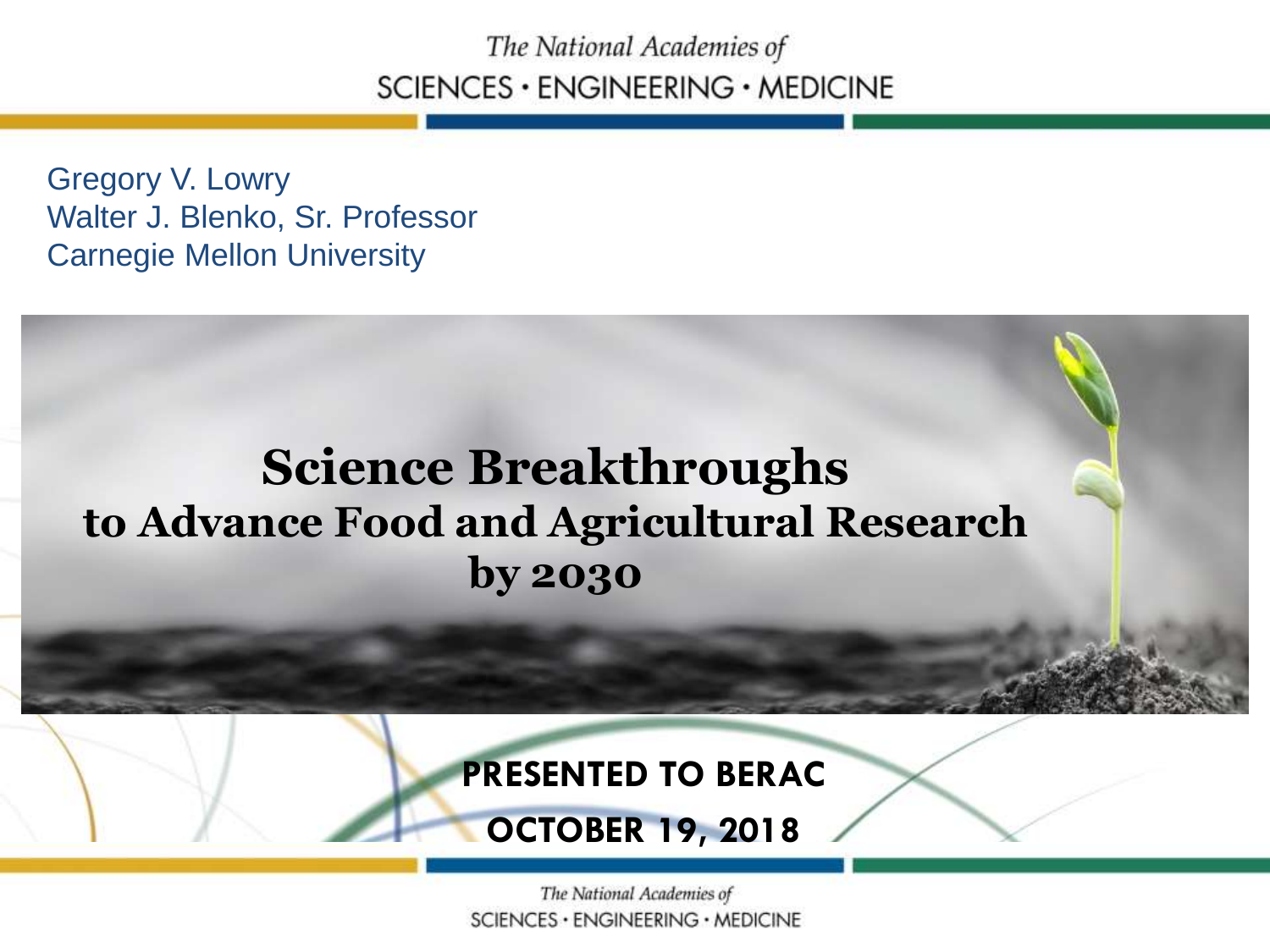### *Challenges to the U.S. Food & Agriculture System*

- • U.S. agriculture & food systems are not efficient, resilient, and sustainable in the face of growing demand and yield plateaus
	- World food production must increase by ~80% to meet needs of projected global population of 8.6 billion by 2030 Pre-development ation of  $\overline{R}$  6 billion
	- U.S. is losing global competiveness
	- U.S. food security is at risk
	- Climate related stresses
	- Insufficient understanding of **system** interactions

2015-2017

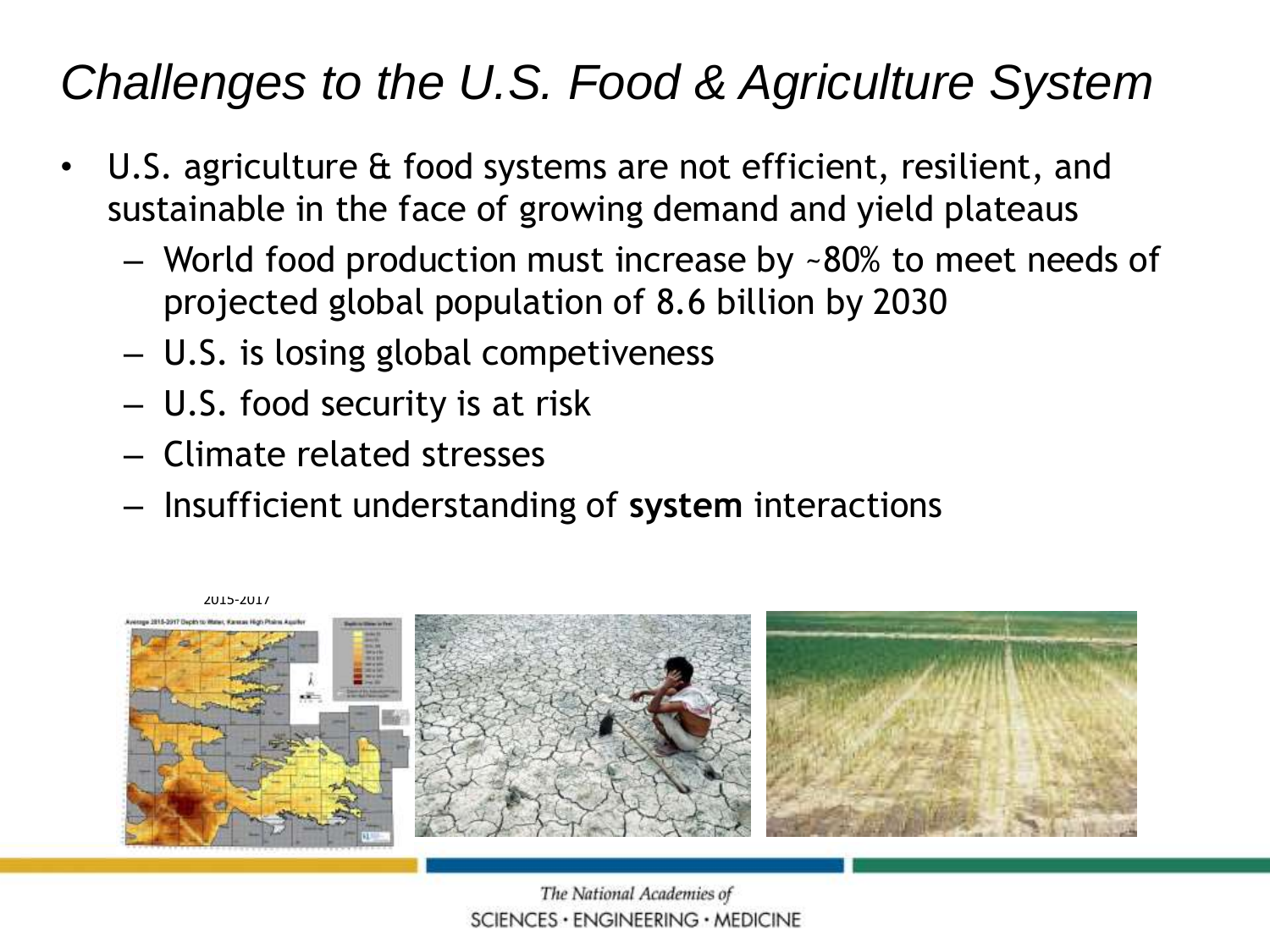## *Committee Membership*

**John D. Floros**, *Co-Chair*, New Mexico State University **Susan R. Wessler**, *Co-Chair*, University of California, Riverside **David B. Allison**, Indiana University **Corrie C. Brown**, University of Georgia **Lisa Goddard**, Columbia University **Mary Lou Guerinot**, Dartmouth College **Janet Jansson**, Pacific Northwest National Laboratory **Lee-Ann Jaykus**, North Carolina State University **Helen H. Jensen**, Iowa State University **Rajiv Khosla**, Colorado State University **Robin Lougee**, IBM Research **Gregory V. Lowry**, Carnegie Mellon University **Alison L. Van Eenennaam**, University of California, Davis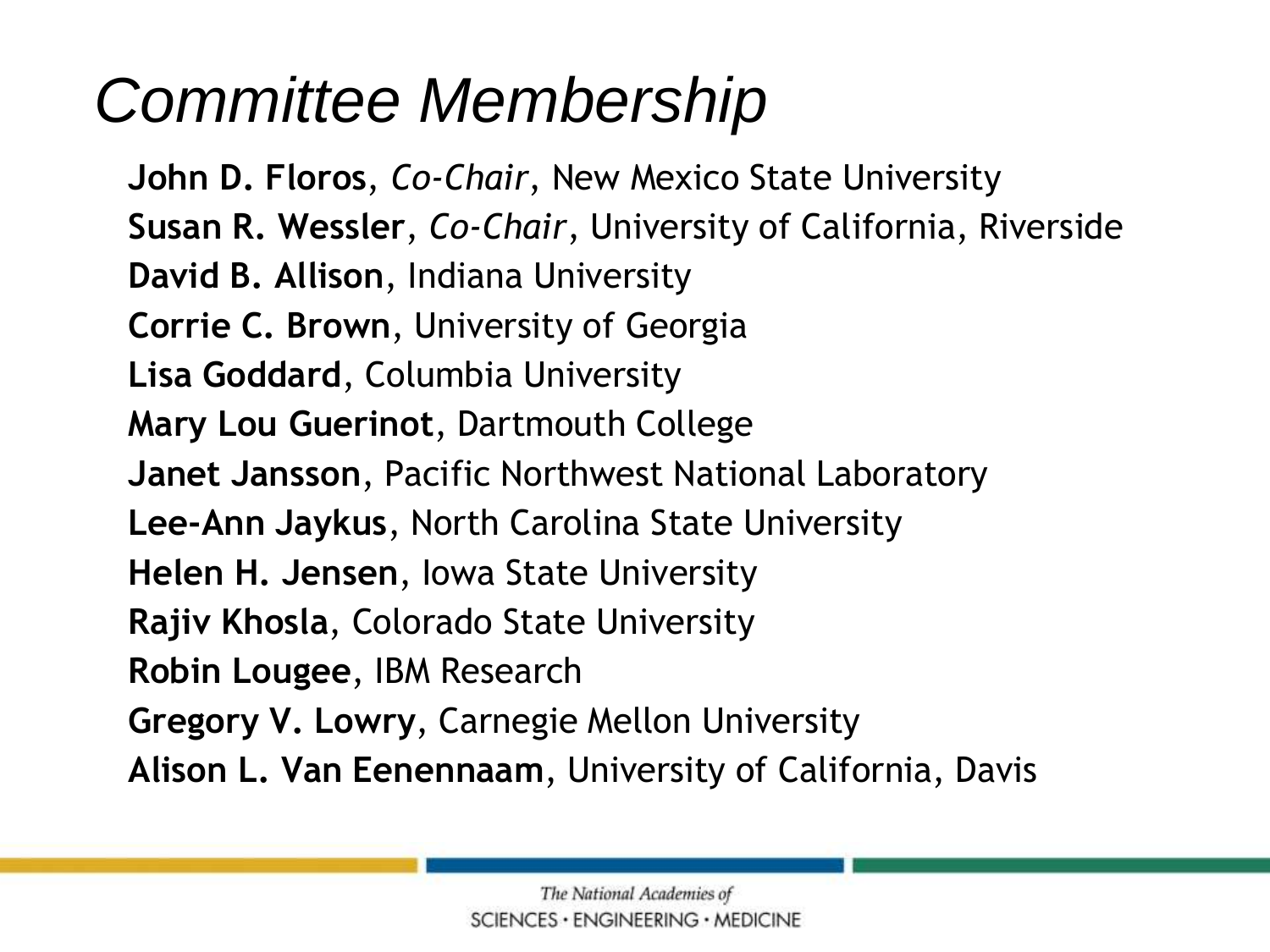## *What was the committee asked to do?*

**Statement of Task (see Box 1-2, page 16)** 

**To lead the development of an innovative strategy for the future of food and agricultural research, answering the following questions:** 

- 1. What are the greatest challenges?
- 2. What are the greatest scientific opportunities?
- 3. What are the most important knowledge gaps?
- 4. What general areas of research can fill these knowledge gaps?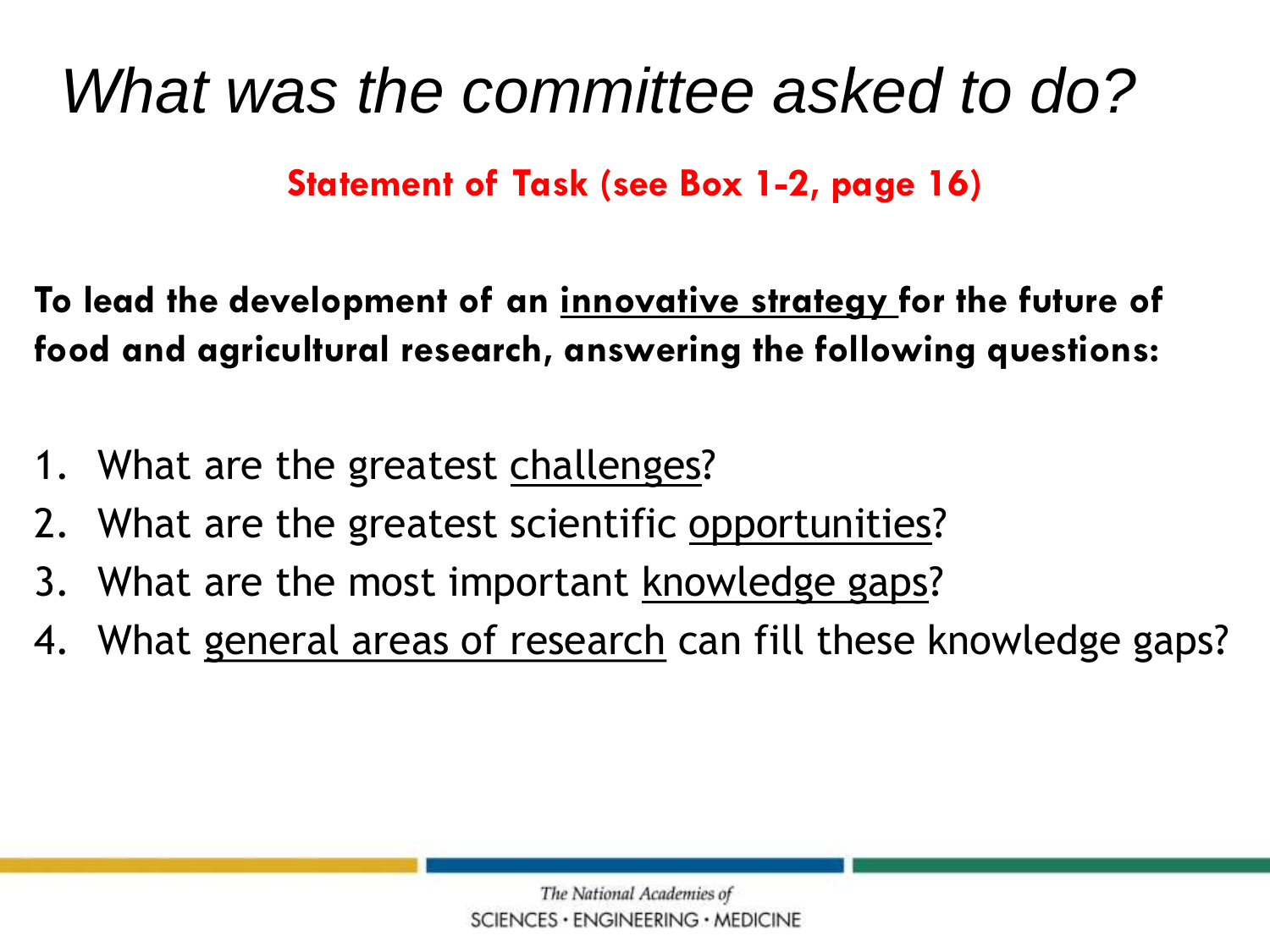## *What was the committee's approach?*

- Information Gathering & Input (in 2017)
	- Meetings (57 speakers/invited participants)
		- $-1$ <sup>st</sup>: June 14-15
		- 2nd (Public Town Hall): August 8-9
		- 3rd (Workshop): October 2-6
		- 4th Meeting: November 14-15 (closed for deliberations)
	- **OPIQEEDUZZ** Online Discussion Platform (79 submitters)
	- Webinars on: food science, phosphorus, water, sensors, and urban agriculture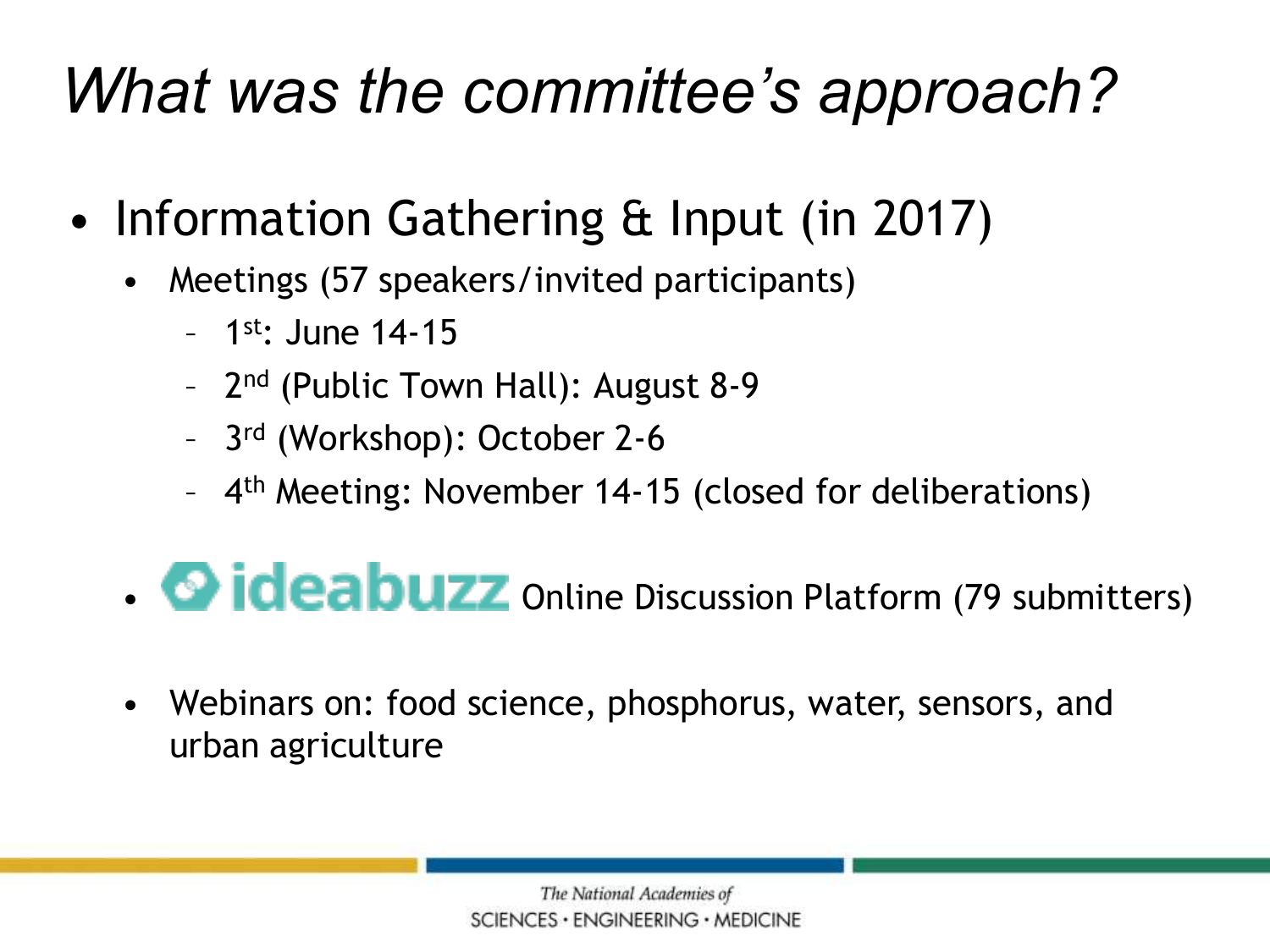### *What was the committee's approach? (cont'd)*

- Considered a time horizon of **2030** 
	- Determine the most challenging issues in food and agriculture that can be addressed by science
	- Identify science breakthroughs necessary to meet the challenges
	- Scope
		- U.S. centric issues, recognizing global impact
		- • Outside: food distribution and access, human health, **biofuels**, and policy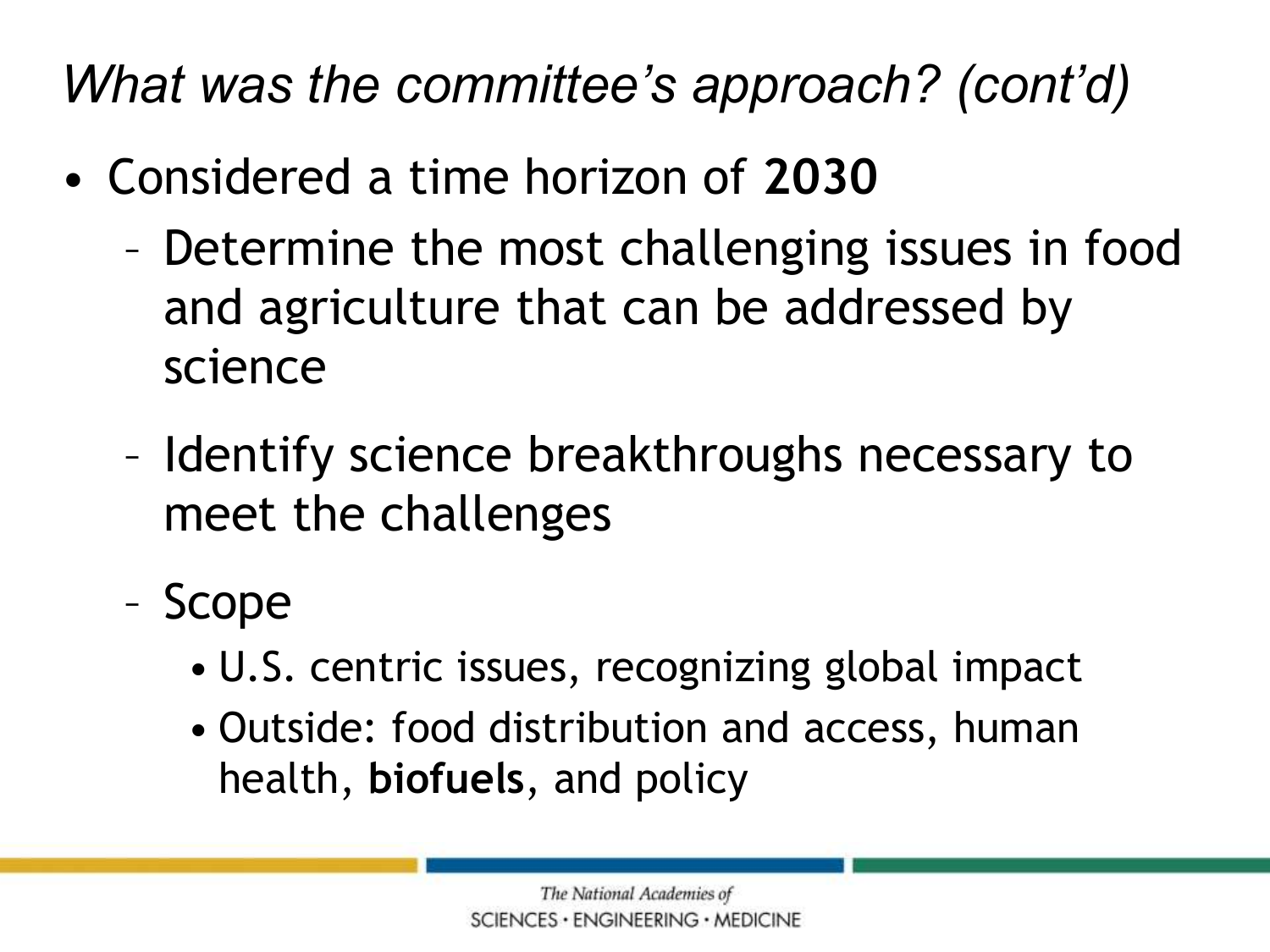# **Committee's Findings and Conclusions**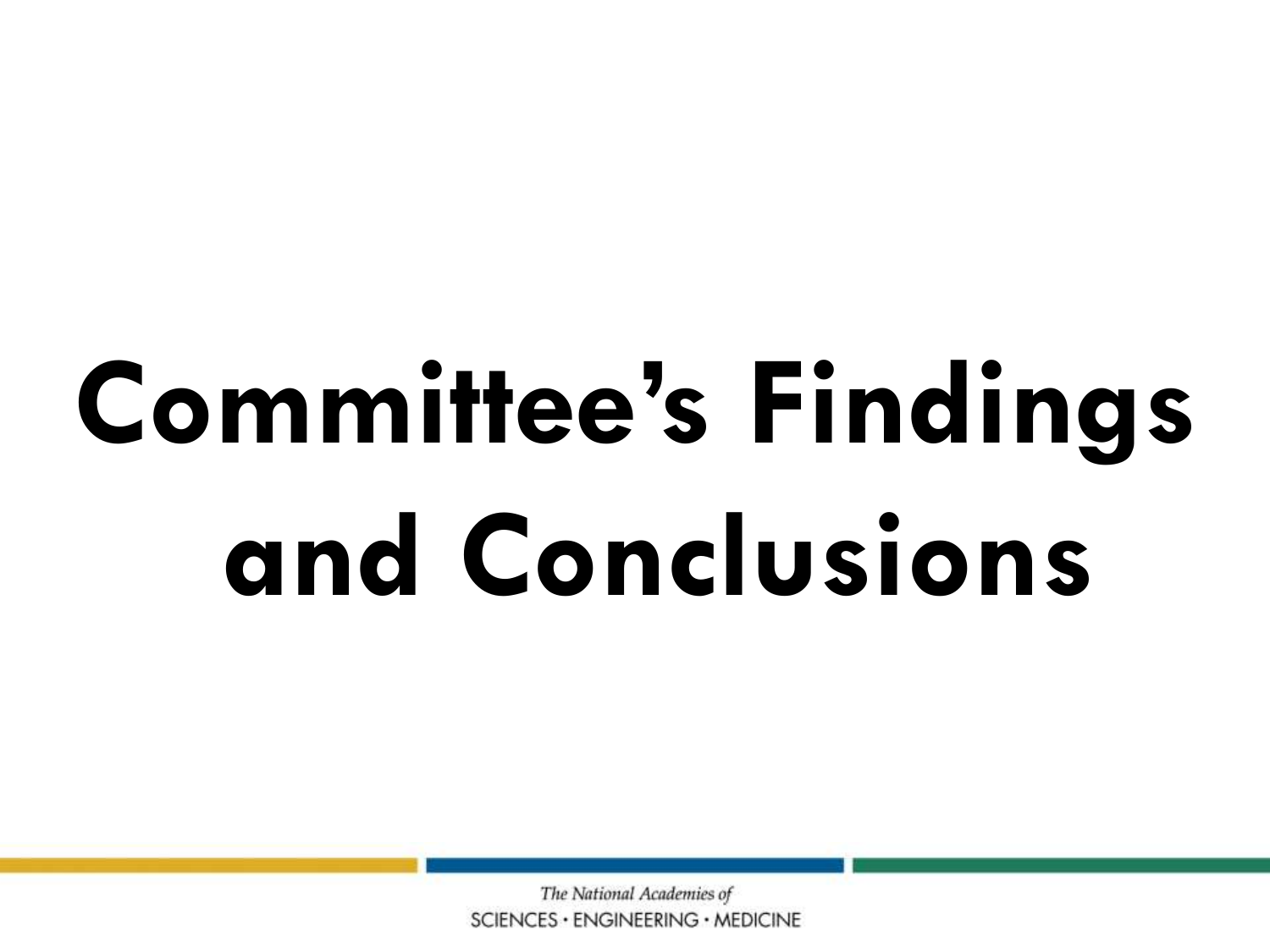## *Most Challenging Issues*

- **reducing soil loss and degradation**;
- **optimizing water use in agriculture;**
- **increasing nutrient use efficiency;**
- **mobilizing genetic diversity for crop resilience;**
- early and rapid detection and prevention of plant, animal and foodborne diseases
- improving food animal genetics;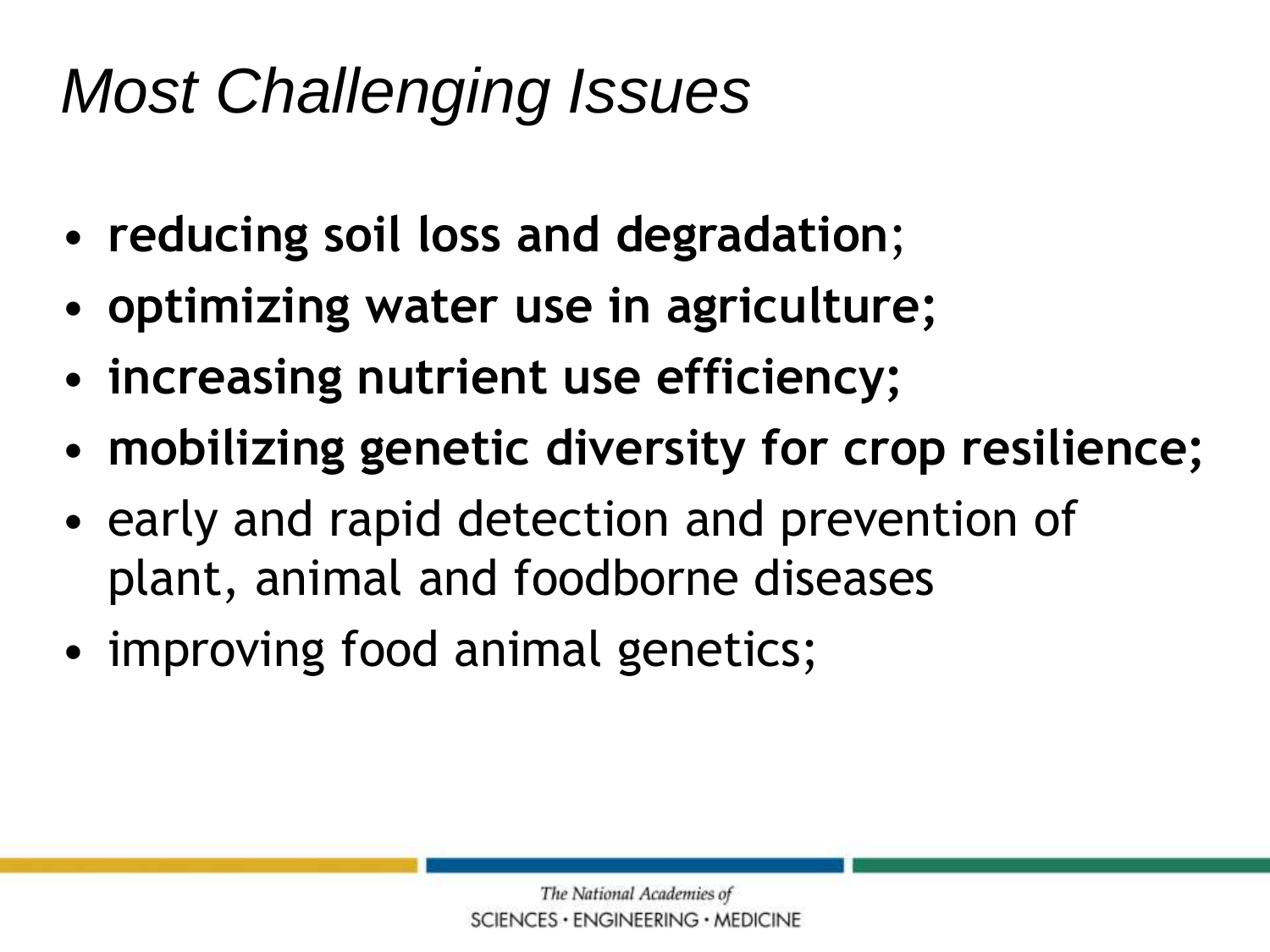## *Opportunities for the Future*

- • Major scientific advances in the past decade provide new opportunities to solve the most vexing challenges facing food and agriculture
	- Chemistry, biology, materials science, engineering
	- Genetics, sensing, computing, data science, wireless technologies, internet, microbiome
- agriculture more *efficient, resilient, and sustainable*. • *Convergence* of these advances with social and behavior science can afford new systems-based approaches to make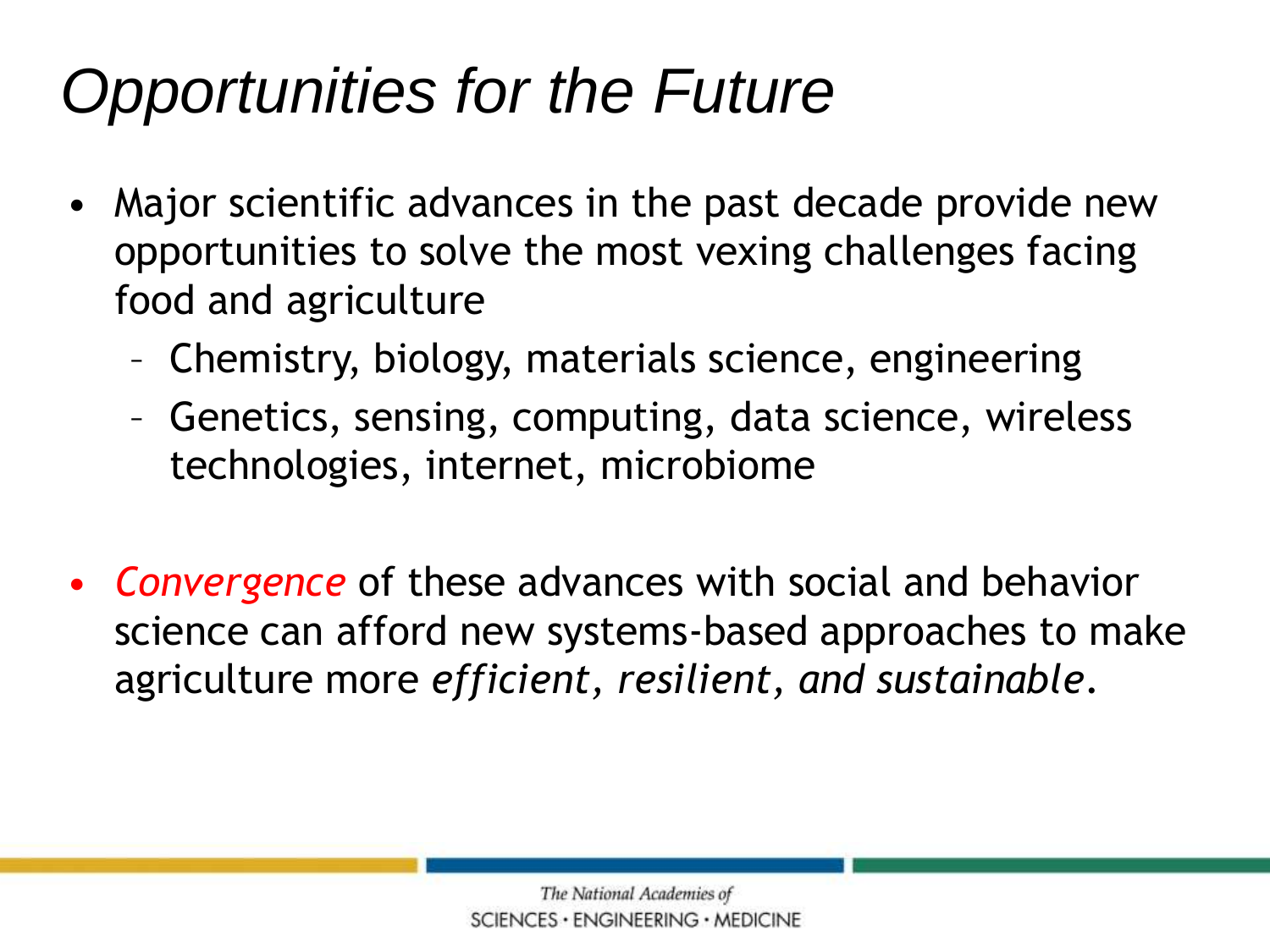*Major goals for food & agricultural systems for 2030* 

(1) improving efficiency,

(2) increasing resiliency to adapt to rapid changes and extreme conditions, and

(3) increasing sustainability.







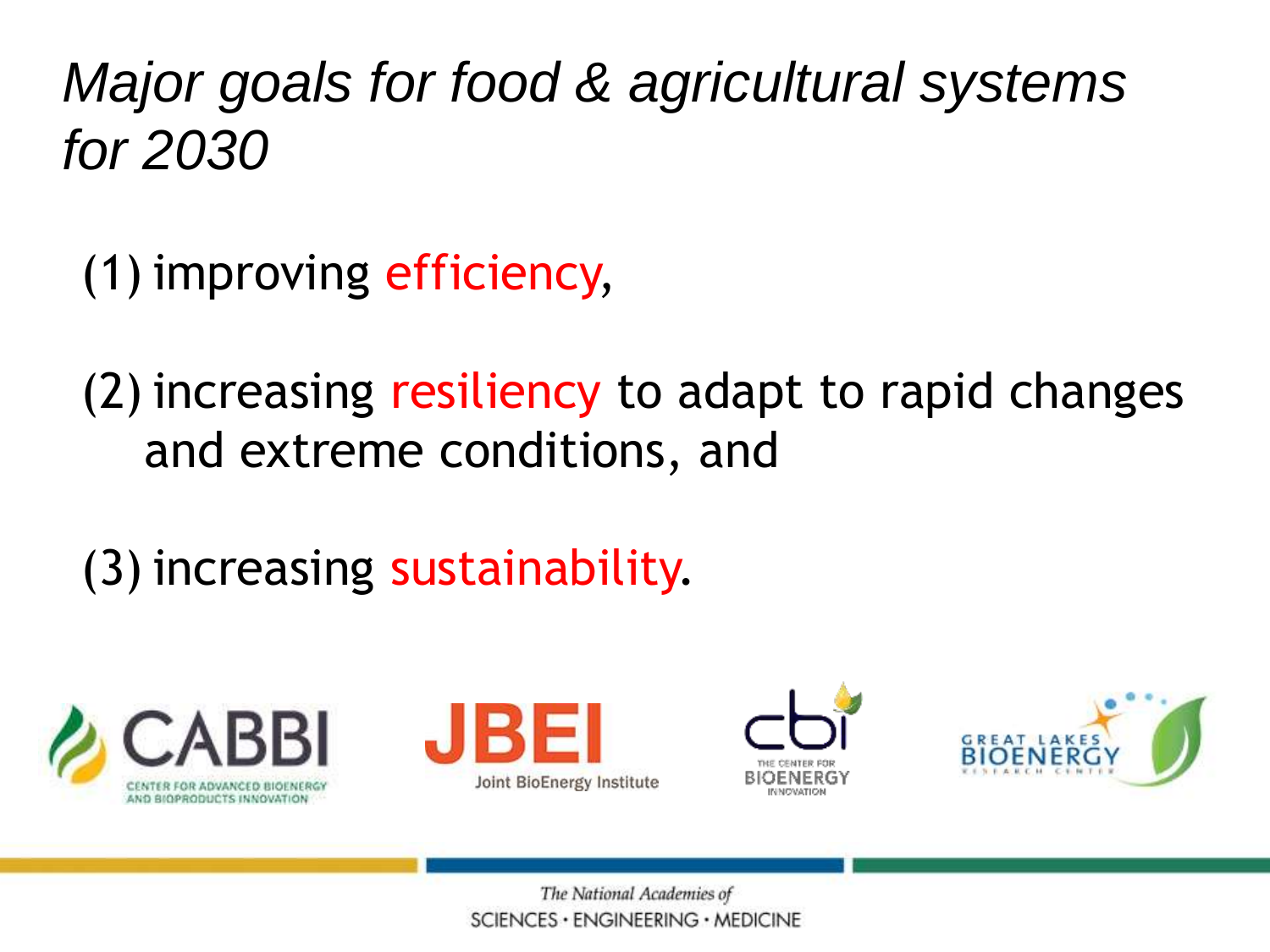## *Convergence*

- • Integration of knowledge, tools, and ways of thinking to identify novel transdisciplinary solutions to complex problems facing food and agriculture
	- – New ways to formulate the questions to provide holistic solutions



### NSF 10 Big Ideas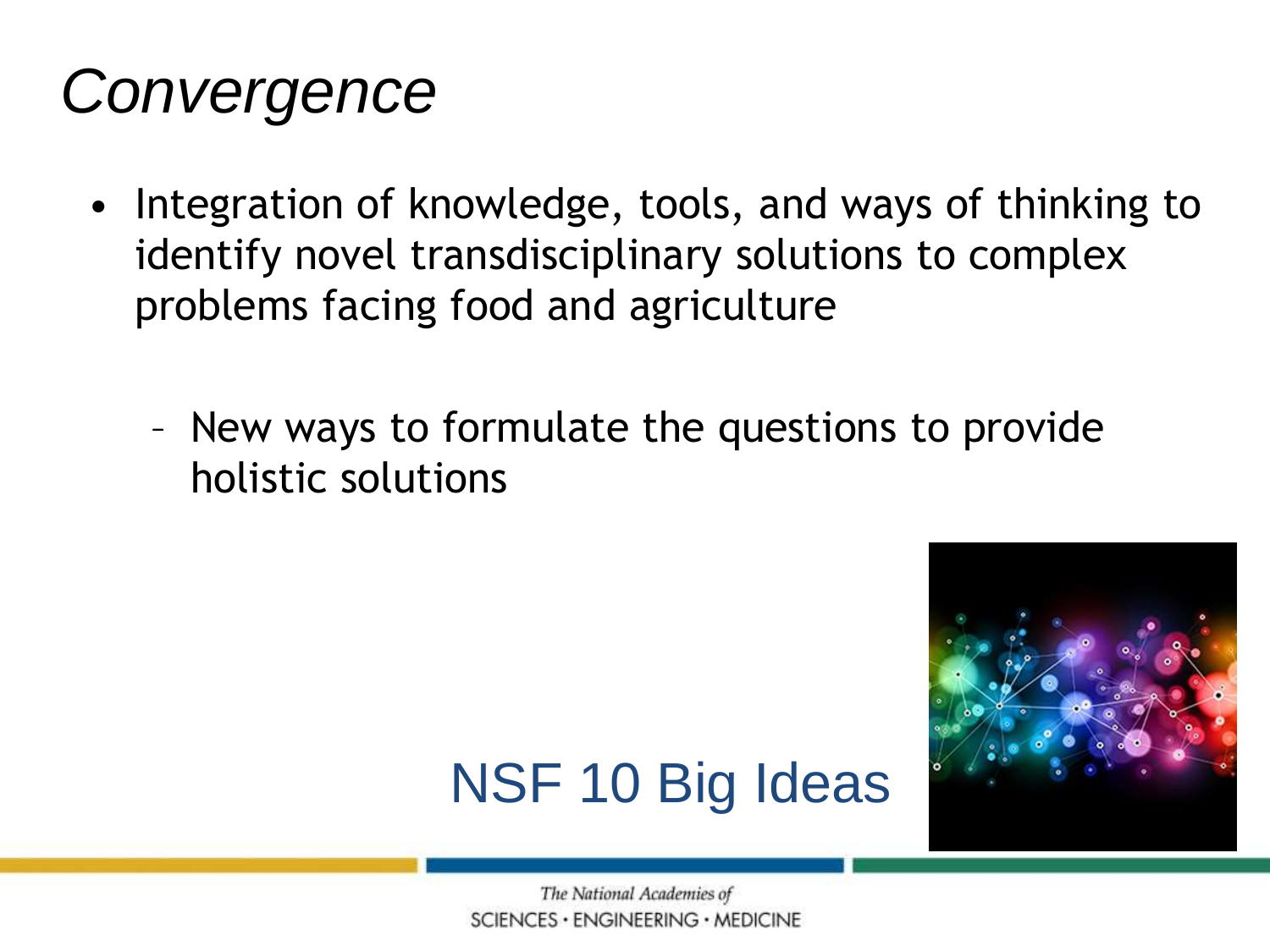## *Organization of Chapters by Areas*

- Crops (Chapter 2)
- Animal Agriculture (Chapter 3)
- Food Science and Technology (Chapter 4)
- Soils (Chapter 5)
- Water-Use Efficiency and Productivity (Chapter 6)
- Data Science (Chapter 7)
- A Systems Approach (Chapter 8)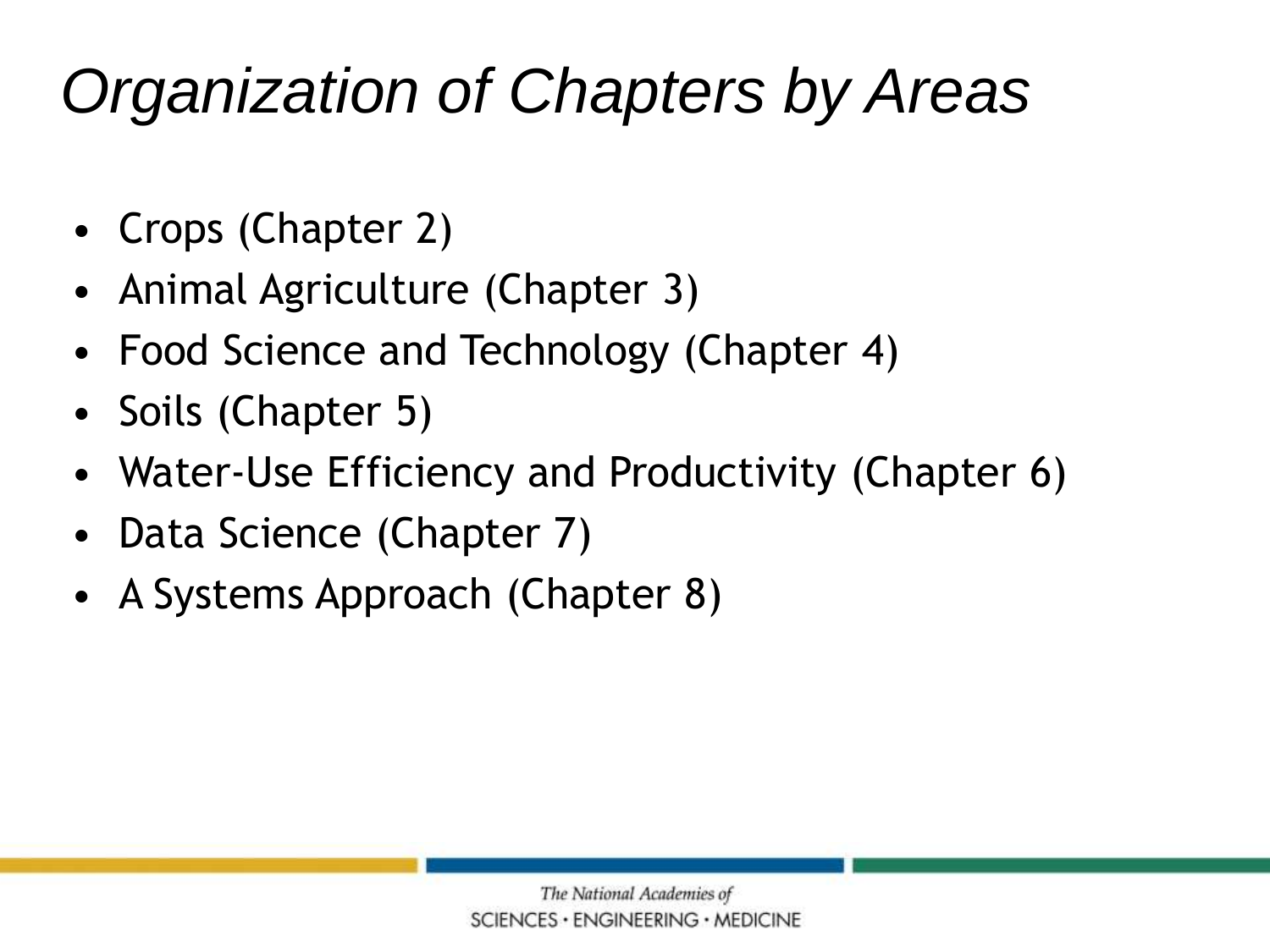# **Science Breakthroughs & Recommendations**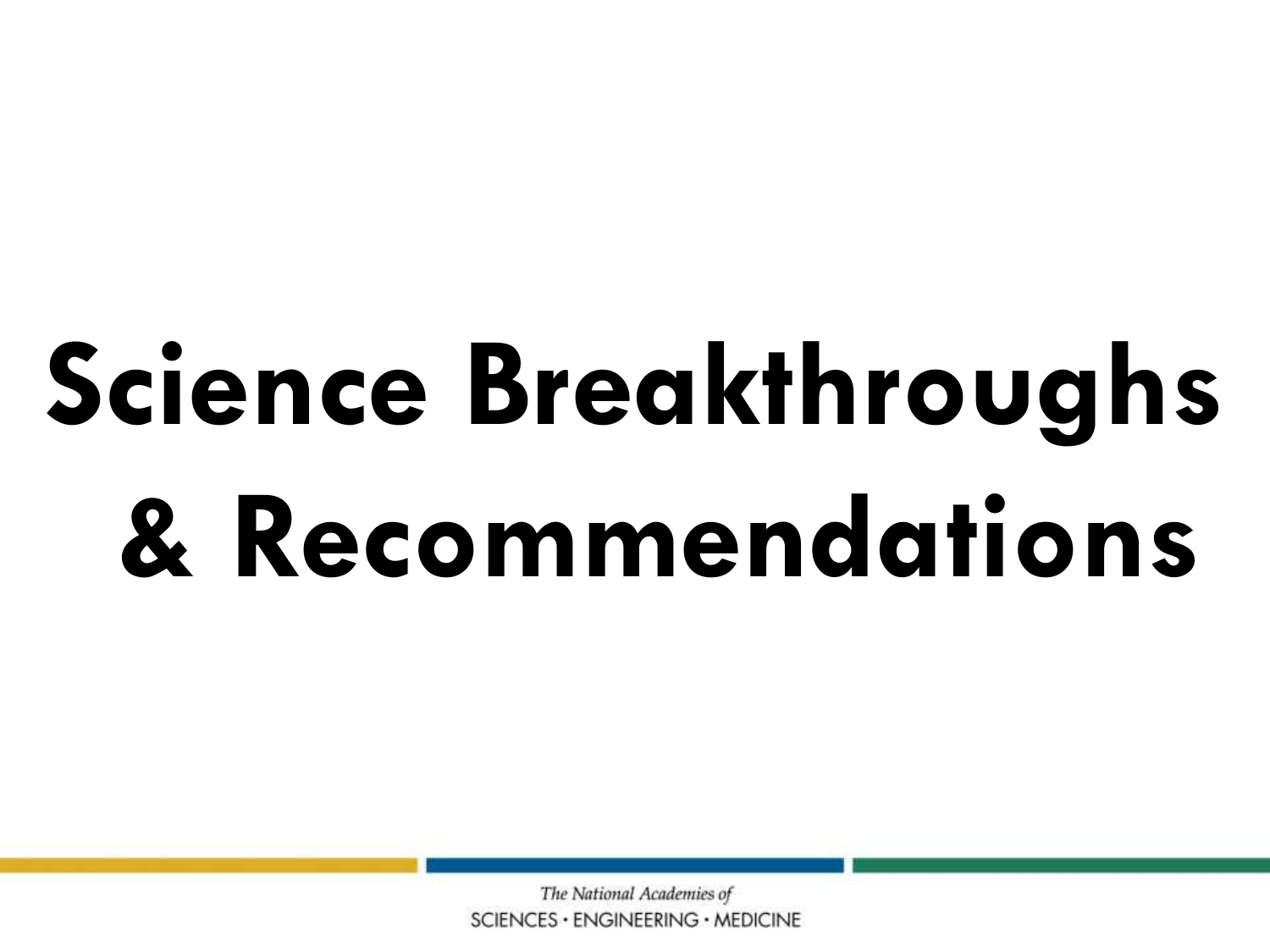### *Transdisciplinary Research & Systems Approach*

- **Breakthrough 1:** A systems approach to understand the interactions among the different elements of the food and agricultural system that can be leveraged to increase overall system efficiency, resilience, and sustainability.
- **Recommendation 1:**  Transdisciplinary science and systems approaches should be prioritized to solve agriculture's most vexing problems.

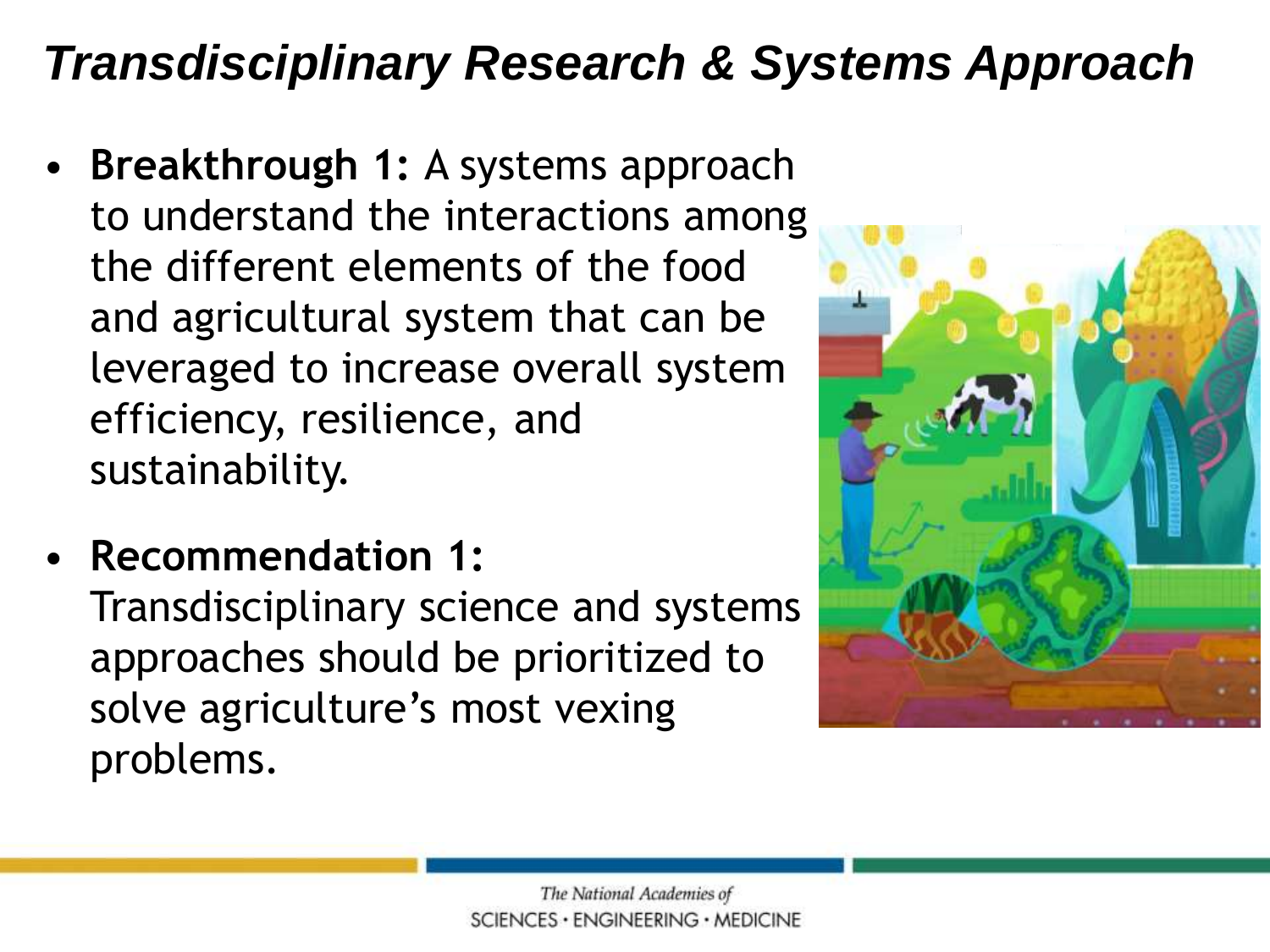## *Convergent Approach to Water Management*



The National Academies of SCIENCES · ENGINEERING · MEDICINE

#### Box 9-1 p. 118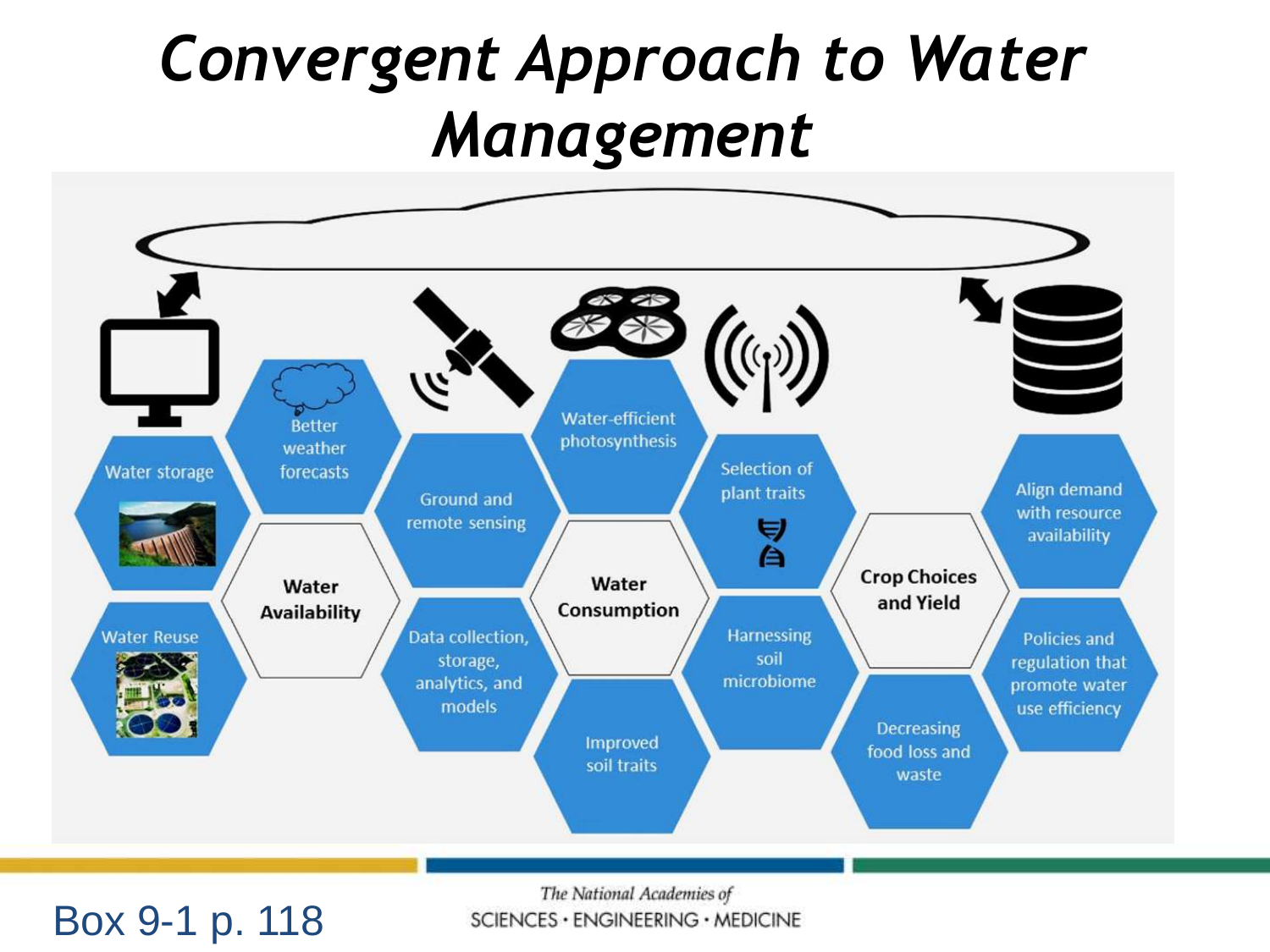### *Sensing Technologies*

- **Breakthrough 2:** The development and validation of precise, accurate, fielddeployable sensors and biosensors will enable rapid detection and monitoring capabilities across various food and agricultural disciplines.
- more effectively employ existing sensing • **Recommendation 2:** Create initiatives to technologies and to develop new sensing technologies across all areas of food and agriculture.

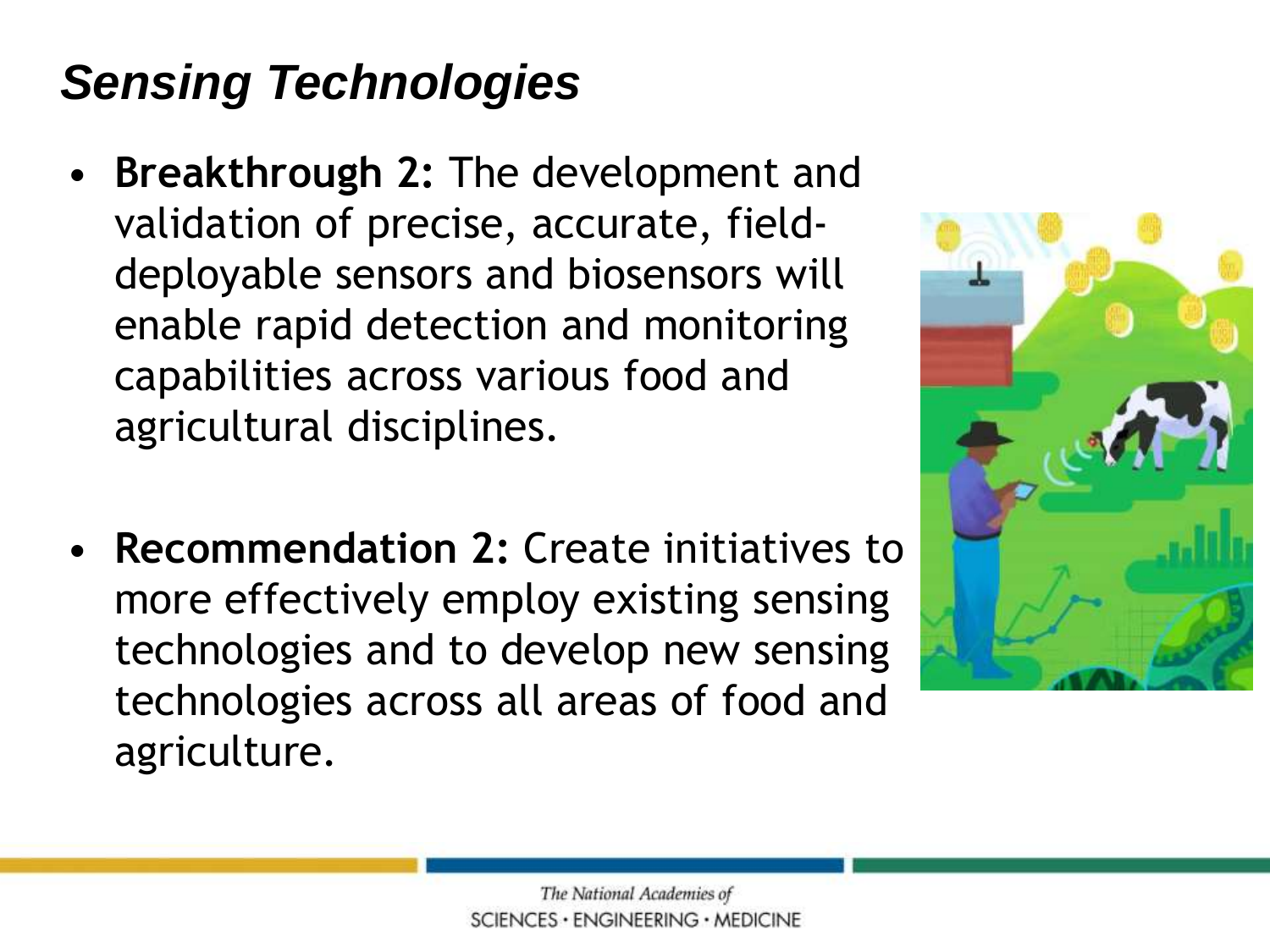## *Sensing Opportunities*

- Continuous monitoring of environmental stimuli and biotic and abiotic stresses.
	- – Soil and plant moisture and nutrient contents
- Detect disease before it manifests
	- Plants as sensors





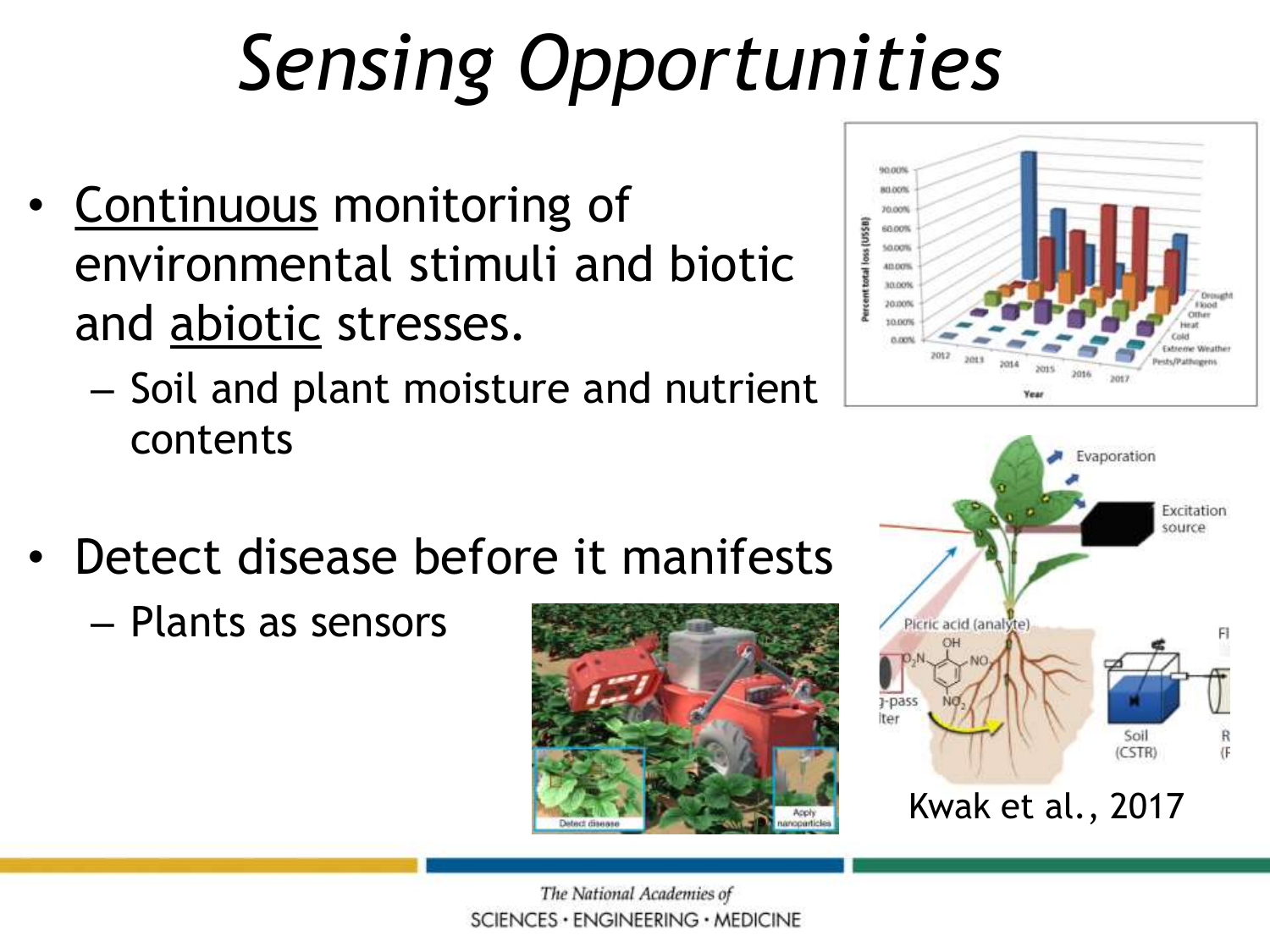### *Data Science and Agri-Food Informatics*

- • **Breakthrough 3:** The application and integration of data sciences, software tools, and systems models will enable data-driven approaches for managing the food and agricultural system.
- emerging area of agri-food informatics and to facilitate technology, data science, and artificial intelligence in • **Recommendation 3:** Establish initiatives to nurture the the adoption and development of information food and agricultural research.



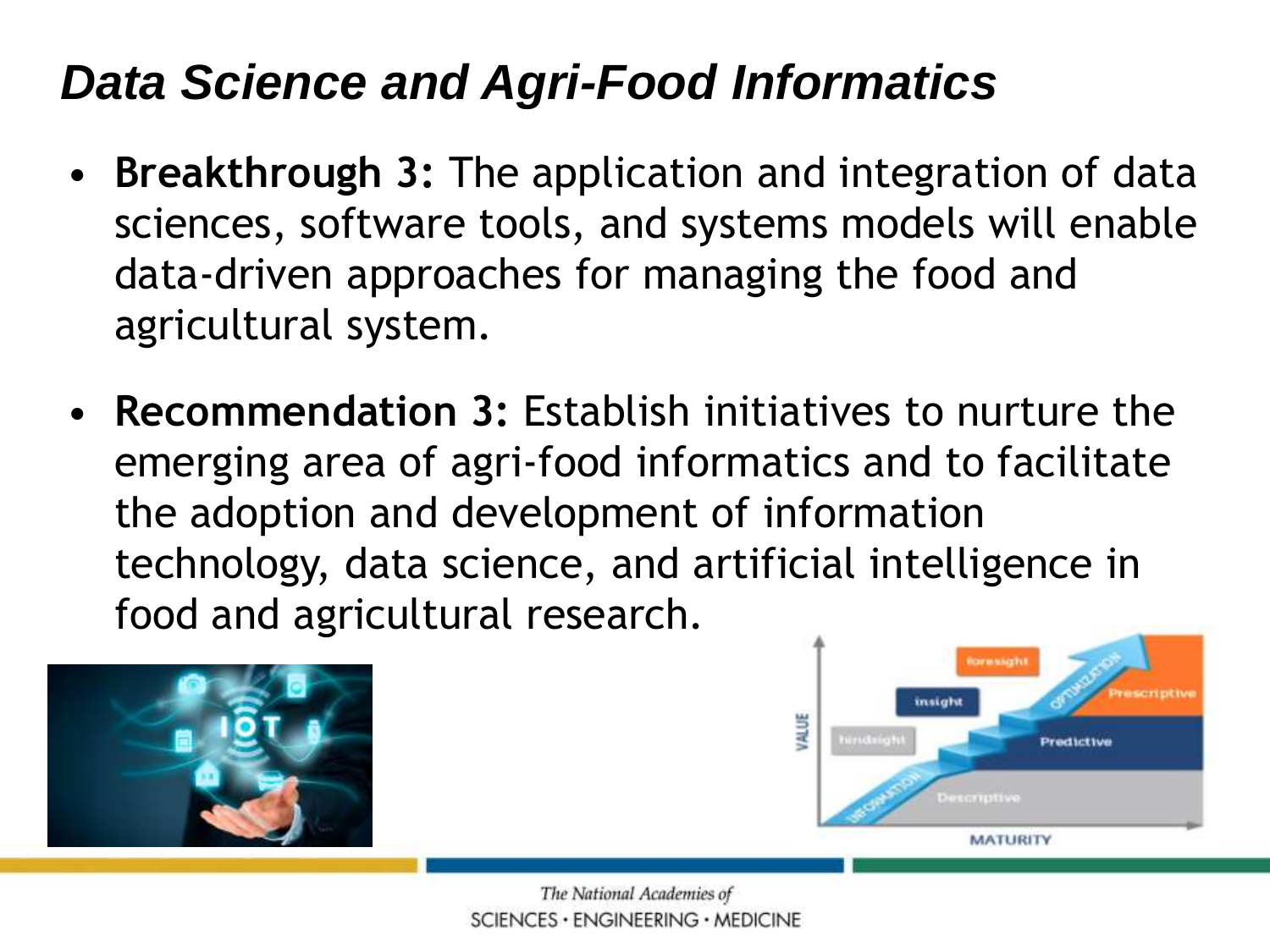### *Genomics and Precision Breeding*

- **Breakthrough 4:** The ability to carry out routine gene editing of agriculturally important organisms will allow for precise and rapid improvement of traits important for productivity and quality.
- **Recommendation 4:** Establish an initiative to exploit the use of genomics and precision breeding to genetically improve traits of agriculturally important organisms.

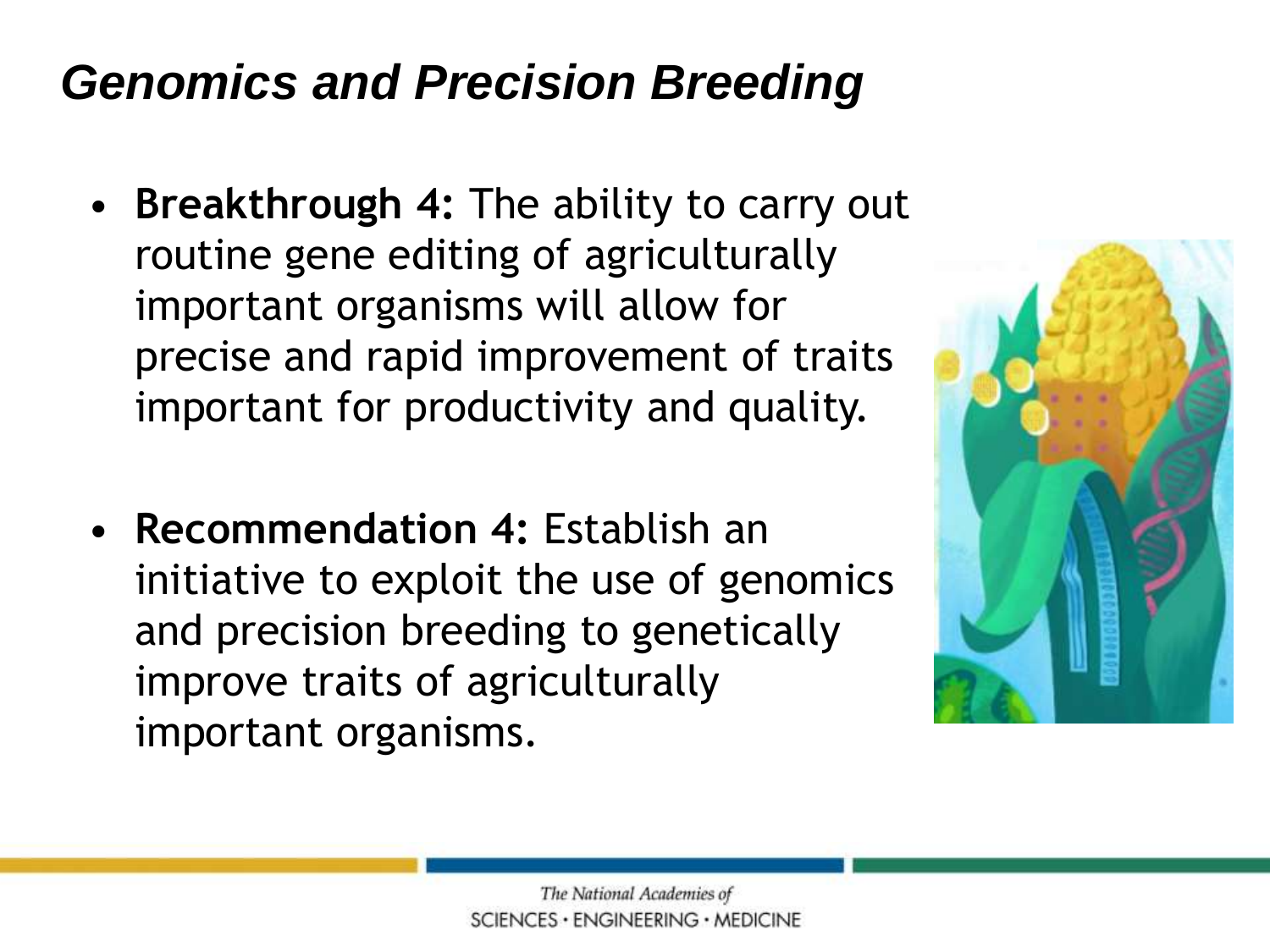## *Opportunities in Gene Editing*

- transcriptomics, proteomics, and metabolomics will Gene editing—aided by recent advances in genomics, improve efficiency, resilience, and sustainability by
	- Speeding the selection of alleles without linkage drag to enhance productivity, resilience, nutritional value
	- Domesticating new crops and soil microbes
	- Mining biodiversity for useful genes
	- Creating dynamic (responsive) crops (Park et al., 2015)
	- Converting C3 systems to C4 systems
	- Synthetic biology to optimize plant-microbe interactions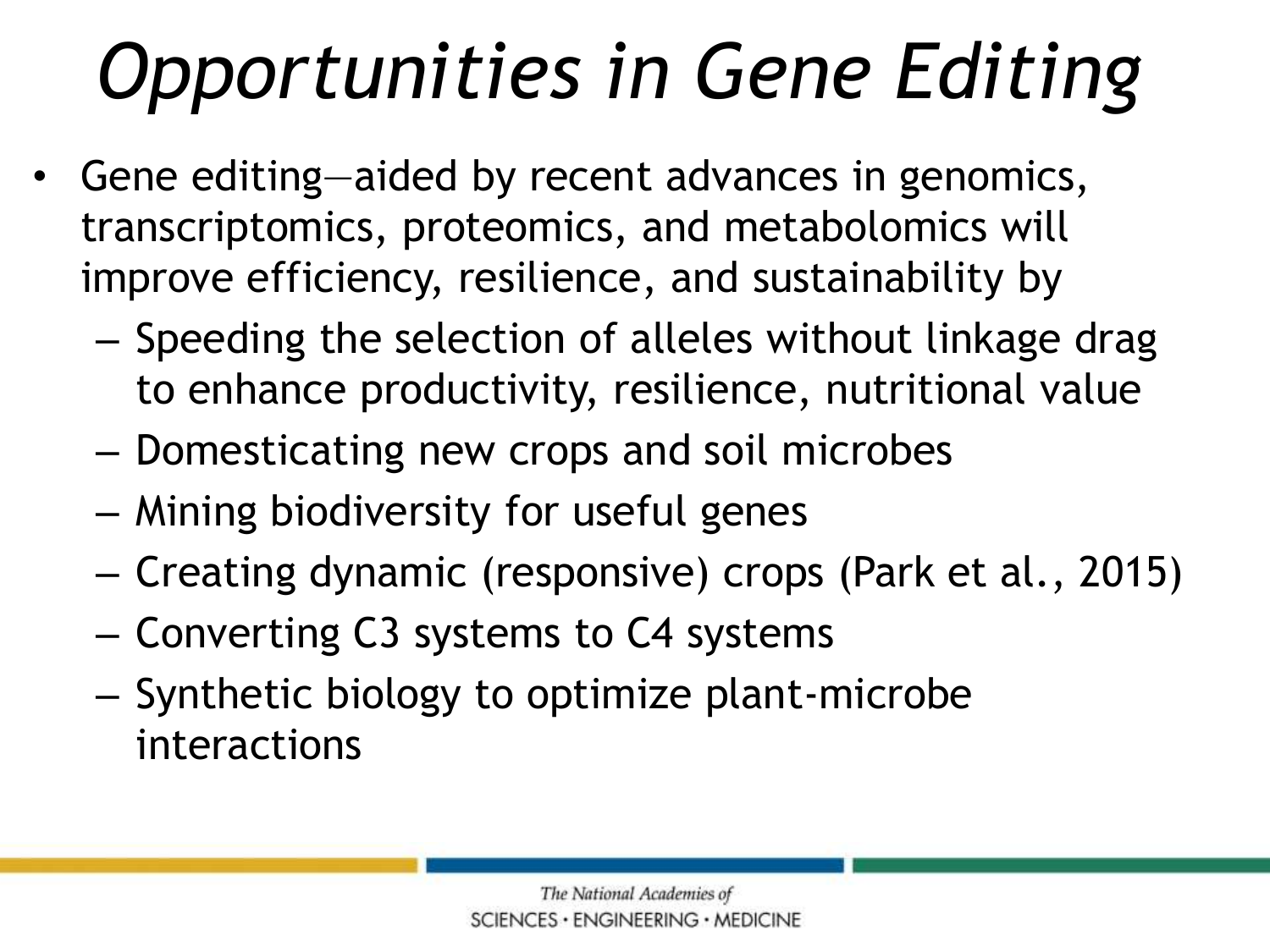### *Microbiome*

 microbiome to agriculture and harnessing this resilience to stress and disease. • **Breakthrough 5:** Understanding the relevance of the knowledge to improve crop production and increase



 the understanding of the animal, soil, and plant • **Recommendation 5:** Establish an initiative to increase microbiomes and their broader applications across the food system.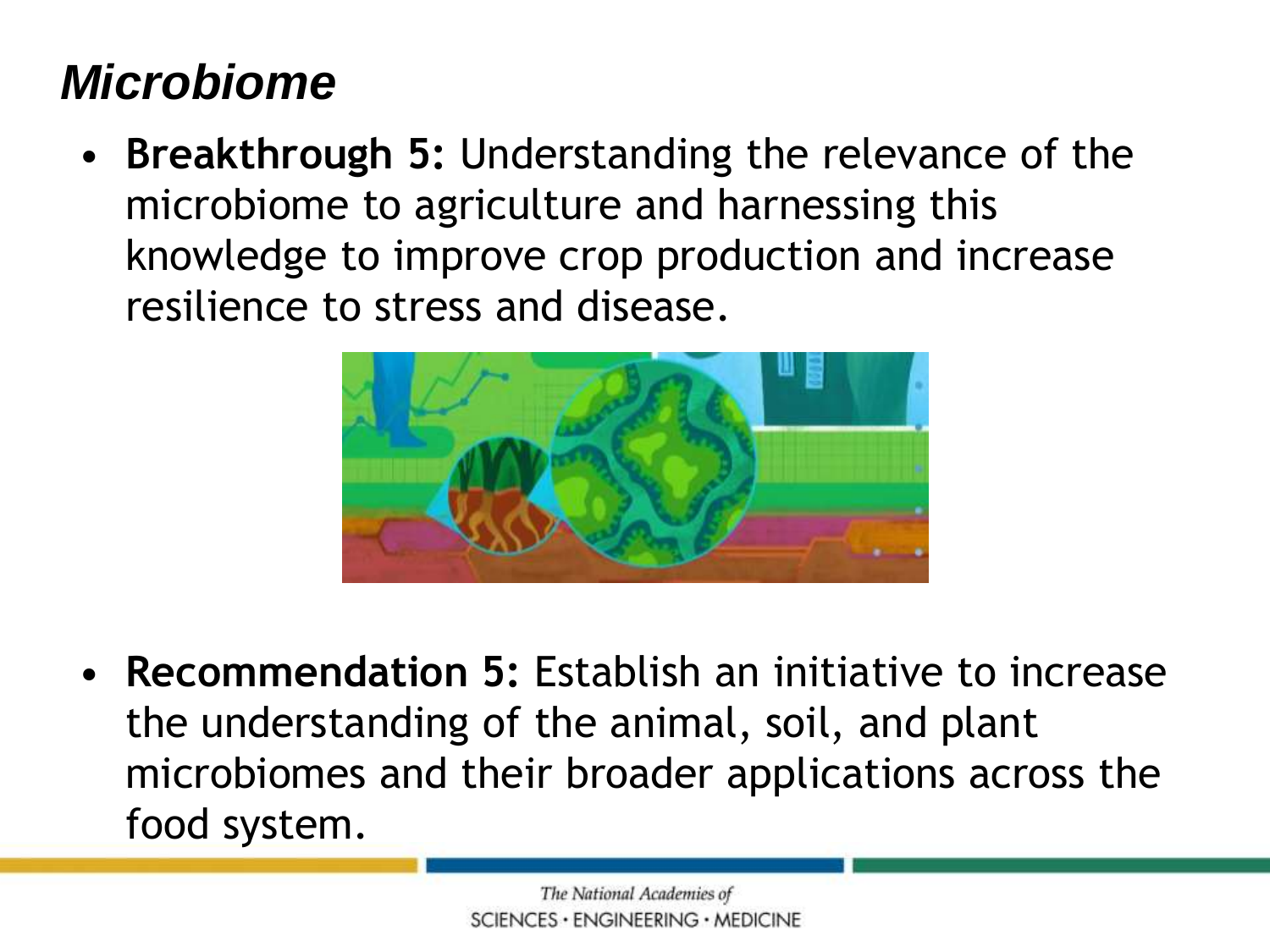## Origins of the Plant Microbiome



Interagency Strategic Plan for Microbiome Research FY 2018-2022 (April 2018)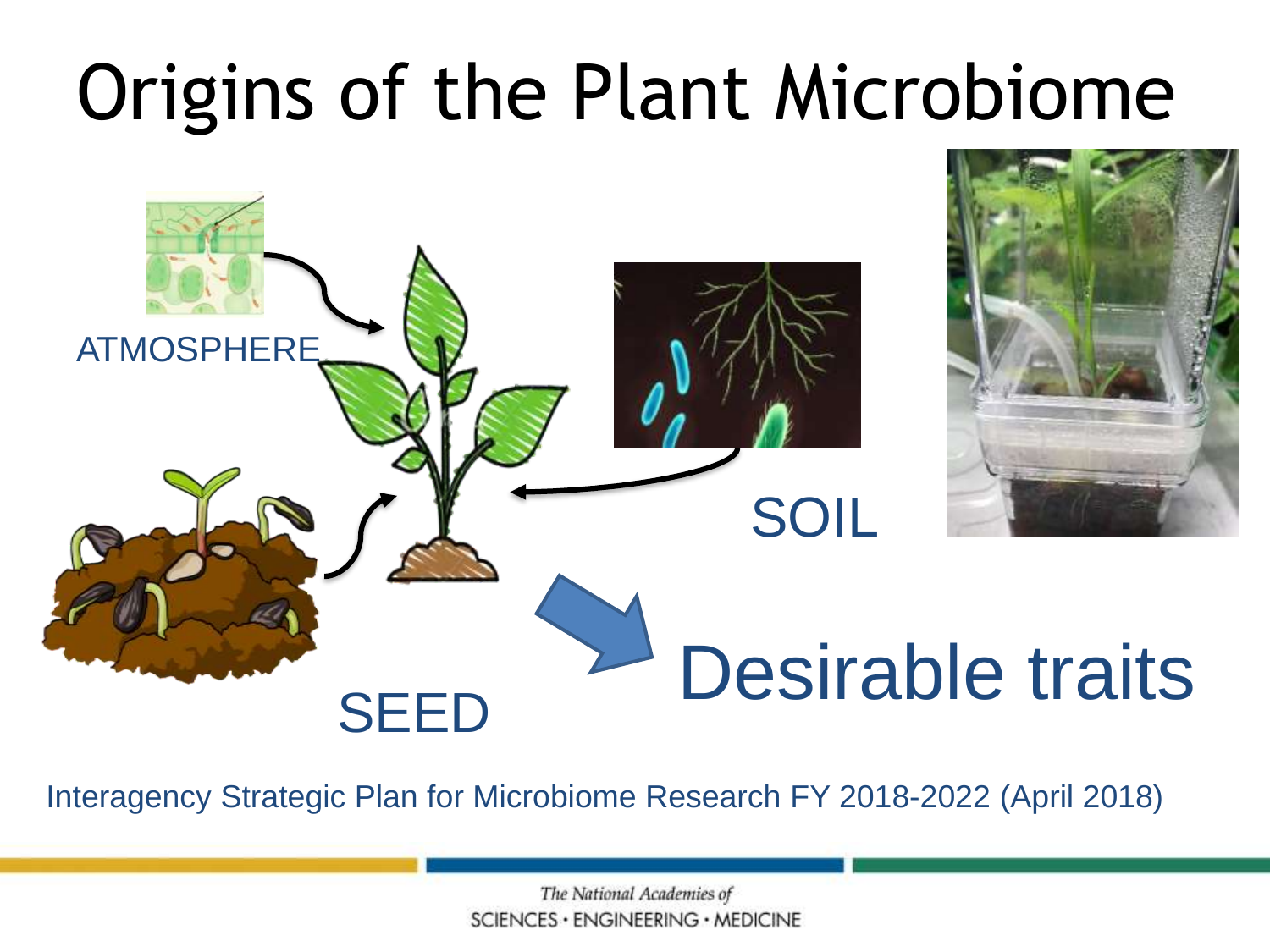# **Promising Research Directions for Achieving Goals (see Report Box S-1, on pages 6-7)**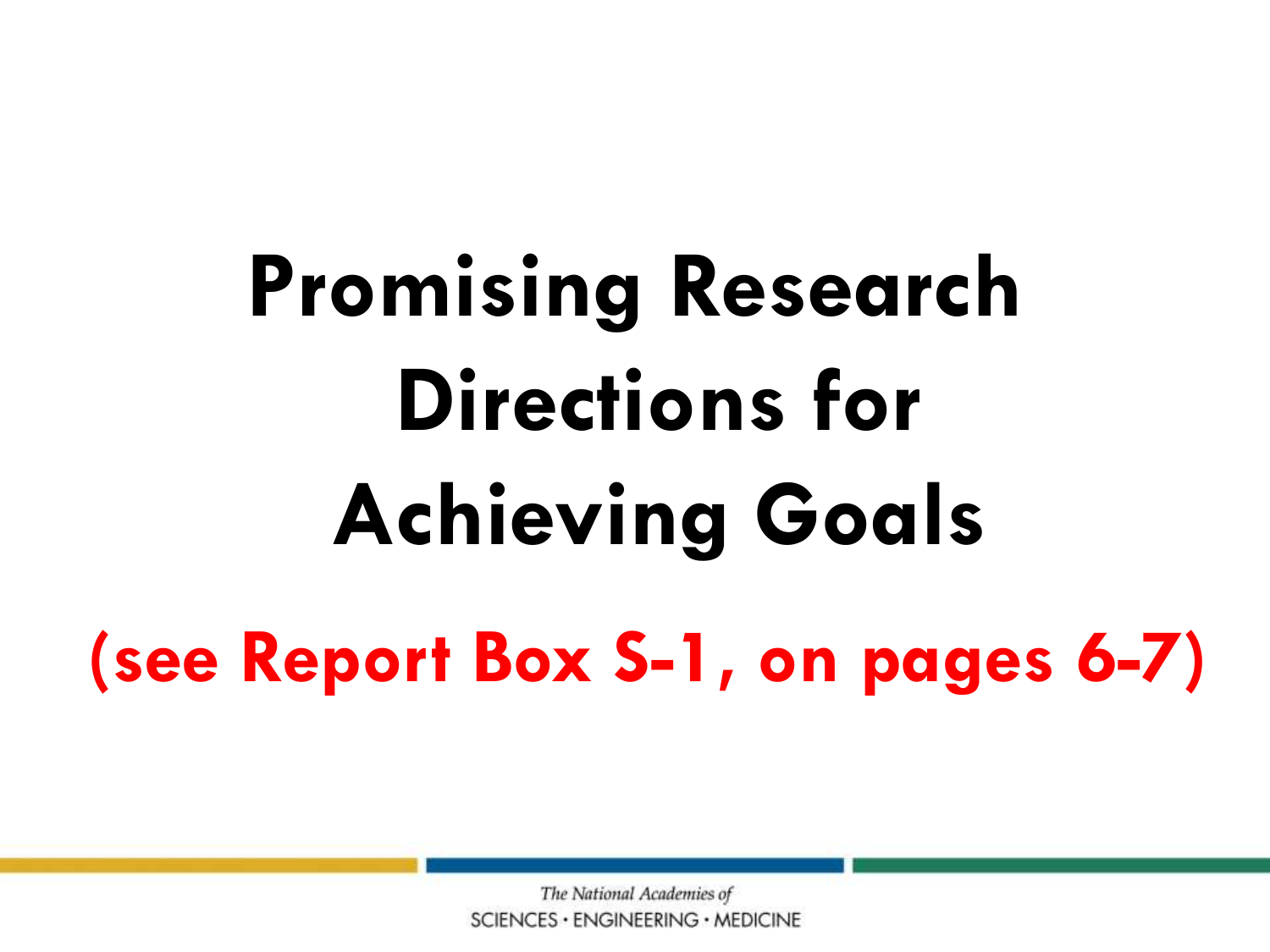## Alignment with DOE Bioenergy Centers

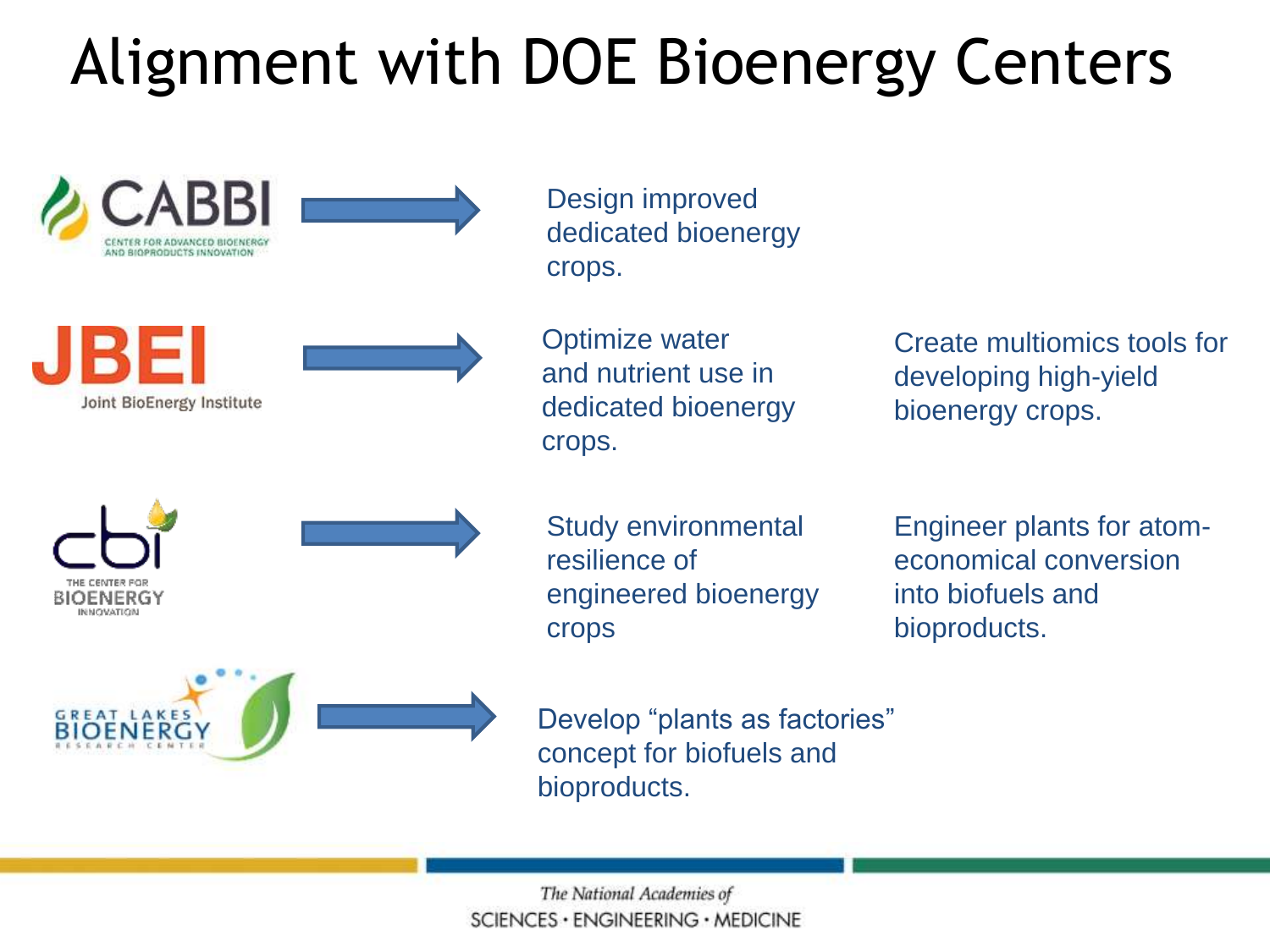# **Further Considerations for Implementation**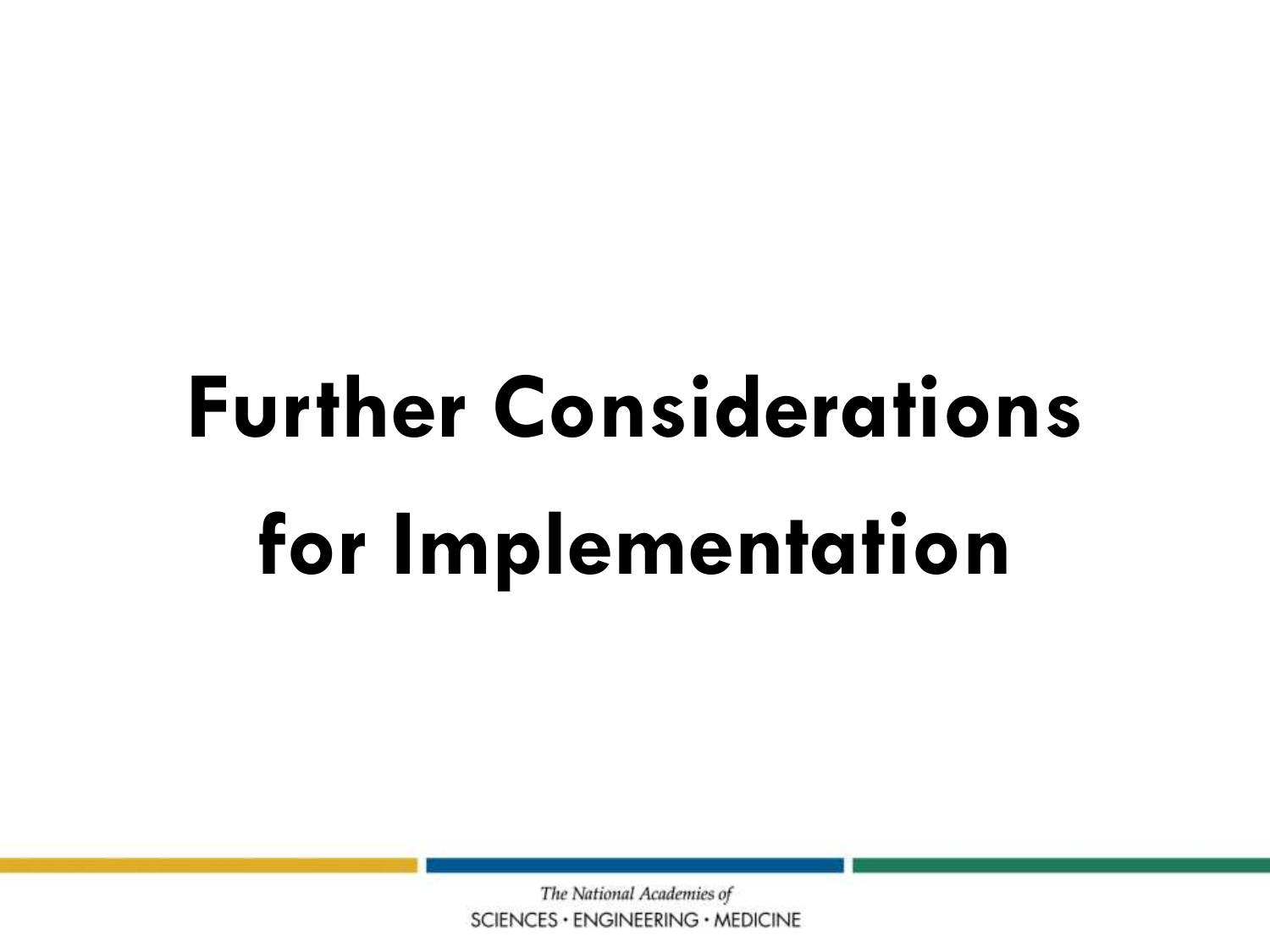- Research Infrastructure
	- Investments are needed for tools, equipment, facilities, and human capital
- Education and Scientific Workforce
	- agricultural professionals and to excite the next – Renew interest in food and agriculture to engage nongeneration of students.
- Funding
	- Current public and private funding for food and agricultural research is inadequate to address critical breakthrough areas over the next decade.